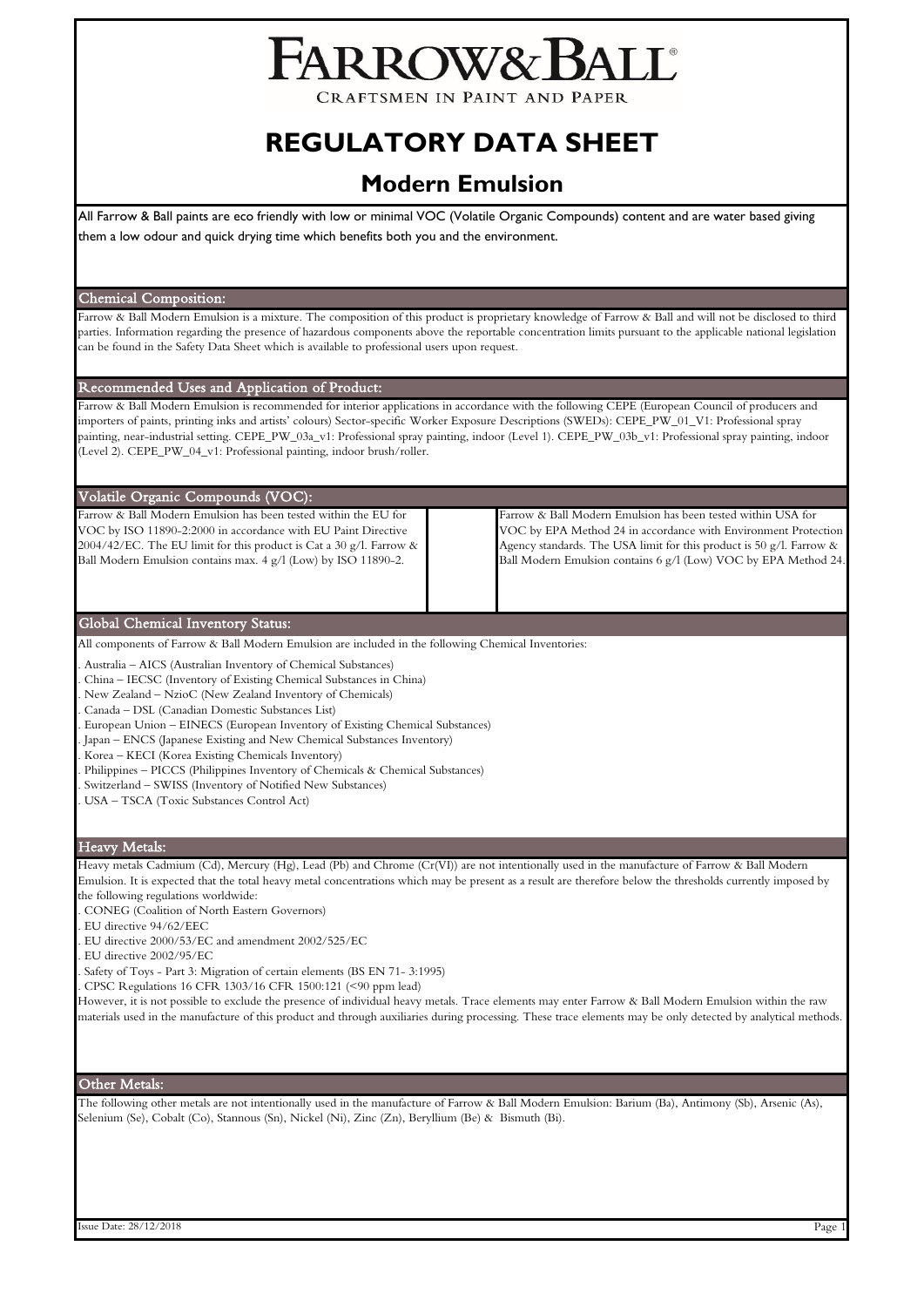#### Safety of Toys - Part 3: Migration of certain elements (BS EN 71-3:1995):

Farrow & Ball Modern Emulsion has been tested in accordance with BS EN 71-3:1995 and meets the specified limits of element migration from toy materials as follows:

| Element       | Measured Amount (mg/kg) | Maximum Limit (mg/kg) |  |  |
|---------------|-------------------------|-----------------------|--|--|
| Antimony (Sb) | <10                     | 60                    |  |  |
| Arsenic (As)  | <10                     | 25                    |  |  |
| Barium (Ba)   | <20                     | 1000                  |  |  |
| Cadmium (Cd)  | <10                     | 60                    |  |  |
| Lead (Pb)     | <10                     | 90                    |  |  |
| Mercury (Hg)  | <10                     | 60                    |  |  |
| Selenium (Se) | <10                     | 500                   |  |  |

#### Substances of Concern:

The following substances of concern are not intentionally used in the manufacture of Farrow & Ball Modern Emulsion: Polyhalogen–biphenyl / terphenyls / diphenylethers (PCB, PCT, PBB, PBDE), Chlorinated hydrocarbons/paraffines, Ozone depleting substances (CFC), Halogens (F,Cl,Br,I), Nonylphenol & Nonylphenol ethoxylates, Aromatic amine, Formaldehyde or formaldehyde generating substances, Asbestos, Radioactive substances, Phthalates, Bisphenol A and APEO (Alkylphenol ethoxylates). Based on our current knowledge of raw materials used in the production of xx and the information provided to the company by our raw material suppliers (such as Safety Data Sheets and Technical Data Sheets), we can confirm that xx does not contain any of the Substances of Very High Concern (SVHC) included in:

• The REACH Annex XIV Candidate List at levels greater than the tolerated maximum concentration values established by the EU Regulation 1907/2006/EC, or above 0.1%, whichever is the lower.

• The List of Toxic Substances published under Schedule 1 of the Canadian Environmental Protection Act 1999.

• Schedule A of Chapter 423 - Environmental Reporting and Disclosure of the Toronto Municipal Code in concentration or mass reporting thresholds greater than the published limits.

• The National Pollutant Release Inventory (Ontario Regulation 127/01), Canada Gazette numbers 1-230 in concentration or mass reporting thresholds greater than the published limits.

• Red List Building Materials (United States Environmental Protection Agency, European Commisson on Environment, State of California and The International Living Future Institute.

• The Canada Consumer Chemicals and Containers Regulations (CCCR).

• The Canada Hazardous Products Regulation (HPR).

• The Canada Canada Cribs, Cradles and Bassinets Regulations.

• USA Federal Hazardous Substances Act (FHSA).

• USA Revised Hazard Communication Standard (HCS).

#### California OEHHA Proposition 65 Notice:

WARNING: This product can expose you to chemicals including acetaldehyde, which is known to the State of California to cause cancer, and methanol, which is known to the State of California to cause birth defects or other reproductive harm. For more information, go to www.P65Warnings.ca.gov.

#### French Indoor Air Quality Decree N° 2011-321 – Arrêté April 2011:

Farrow & Ball Modern Emulsion has been tested for indoor emissions to ISO 16000 as follows:

| Substance           | $\star$ | C     | в        | Α       | $A+$    |
|---------------------|---------|-------|----------|---------|---------|
| Formaldehyde        | $6$     | >120  | < 120    | < 60    | <10     |
| Acetaldehyde        | $6$     | >400  | < 400    | < 300   | <200    |
| Toluene             | < 40    | >600  | <600     | $<$ 450 | < 300   |
| Tetrachloroethylene | < 40    | > 500 | < 500    | < 350   | $<$ 250 |
| Ethylbenzene        | < 40    | >1500 | < 1500   | < 1000  | < 750   |
| Xylene              | < 40    | >400  | $<$ 400  | $<$ 300 | <200    |
| Styrene             | < 40    | > 500 | < 500    | $<$ 350 | $<$ 250 |
| 2-Butoxyethanol     | < 40    | >2000 | $<$ 2000 | < 1500  | < 1000  |
| Trimethylbenzene    | < 40    | >2000 | < 2000   | < 1500  | < 1000  |
| 1.4-Dichlorobenzene | $<$ 2   | >120  | < 120    | < 90    | < 60    |
| <b>TVOC</b>         | 61      | >2000 | $<$ 2000 | < 1500  | < 1000  |

Farrow & Ball Modern Emulsion meets the requirements of the French directives from 04/30/2009 and 05/28/2009 on the conditions to the marketing of products for construction and decoration containing carcinogens, mutagens or toxic to reproduction category 1 or 2 and corresponds to the emission class A+ of the French regulation on the labelling of product for construction or wall cladding or flooring and paint and varnish on their emissions of volatile pollutants (Arrêté April 2011).

Issue Date: 28/12/2018 Page 2